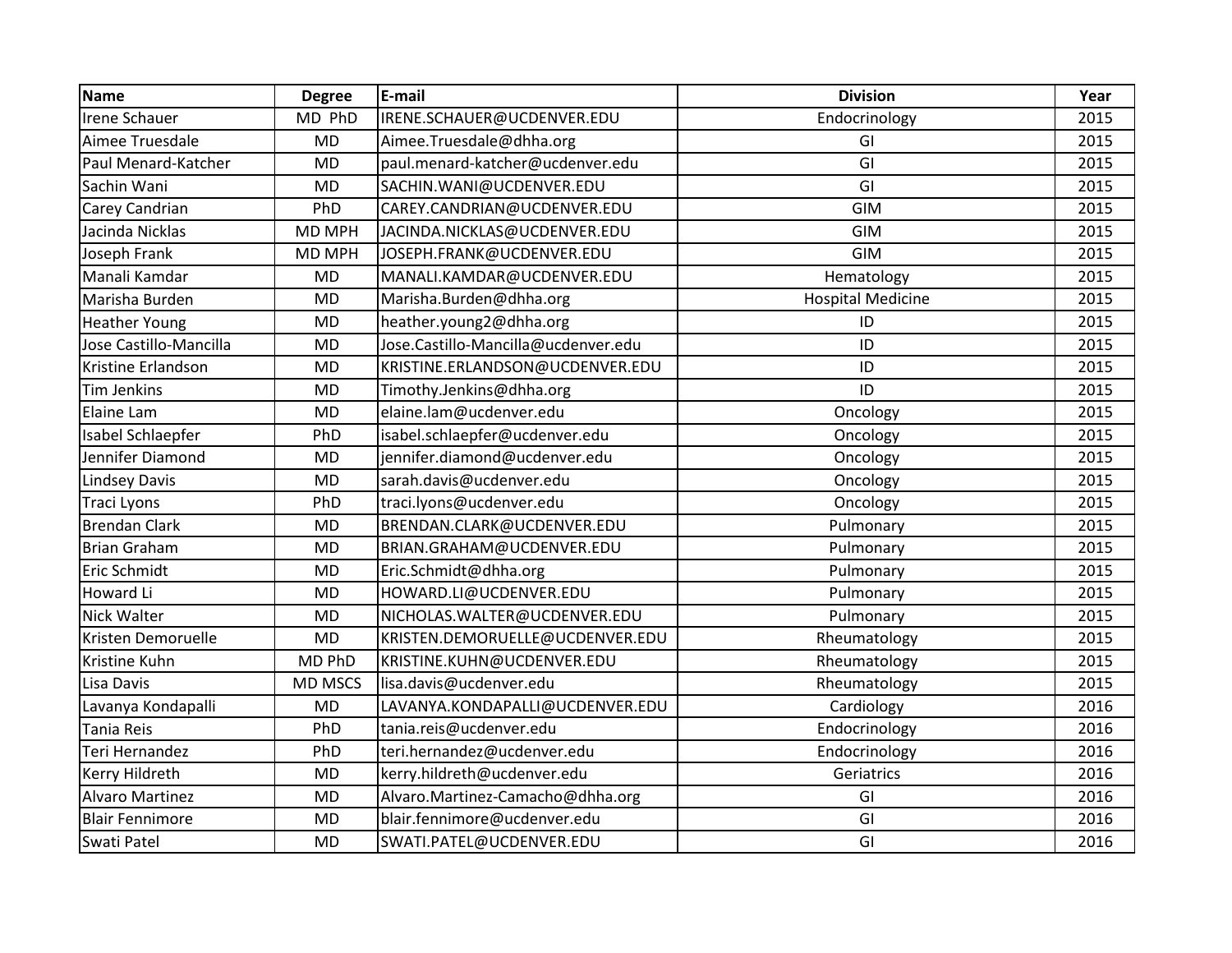| Name                       | <b>Degree</b>  | E-mail                               | <b>Division</b>                                           | Year |
|----------------------------|----------------|--------------------------------------|-----------------------------------------------------------|------|
| Amy Huebschmann            | <b>MD</b>      | amy.huebschmann@ucdenver.edu         | <b>GIM</b>                                                | 2016 |
| <b>Bob Burke</b>           | <b>MD</b>      | robert.burke@ucdenver.edu            | GIM                                                       | 2016 |
| <b>Brandon Combs</b>       | <b>MD</b>      | brandon.combs@ucdenver.edu           | <b>GIM</b>                                                | 2016 |
| Ed Murphy                  | <b>MD</b>      | edward.murphy@ucdenver.edu           | <b>GIM</b>                                                | 2016 |
| Nia Mitchell               | <b>MD</b>      | nia.mitchell@ucdenver.edu            | <b>GIM</b>                                                | 2016 |
| <b>Eugene Nuccio</b>       | PhD            | eugene.nuccio@ucdenver.edu           | <b>Health Care Policy</b>                                 | 2016 |
| Dan Pollyea                | <b>MD MSCS</b> | DANIEL.POLLYEA@UCDENVER.EDU          | Hematology                                                | 2016 |
| Abigail Lara               | <b>MD</b>      | abigail.lara@ucdenver.edu            | Pulmonary                                                 | 2016 |
| Joyce Lee                  | <b>MD</b>      | JOYCE.LEE@UCDENVER.EDU               | Pulmonary                                                 | 2016 |
| Sunita Sharma              | <b>MD</b>      | SUNITA.SHARMA@UCDENVER.EDU           | Pulmonary                                                 | 2016 |
| <b>Judy Blaine</b>         | MD PhD         | JUDITH.BLAINE@UCDENVER.EDU           | Renal                                                     | 2016 |
| Seth Furgeson              | <b>MD</b>      | SETH.FURGESON@UCDENVER.EDU           | Renal                                                     | 2016 |
| Barbara Goldstein          |                | MD MMScCS GoldsteinB@NJHealth.org    | Rheumatology                                              | 2016 |
| Joann Zell                 | <b>MD</b>      | joann.zell@gmail.com                 | Rheumatology                                              | 2016 |
| Amy McKee                  | PhD            | AMY.MCKEE@UCDENVER.EDU               | Allergy                                                   | 2017 |
| <b>Beth Gillespie</b>      | <b>MD</b>      | Elizabeth.Gillespie@dhha.org         | DH                                                        | 2017 |
| Dr. Laura Wiley            | PhD            | LAURA.WILEY@UCDENVER.EDU             | Biomedical Informatics & Personalized Medicine            | 2017 |
| Dr. Matt Rioth             | <b>MD</b>      | MATTHEW.RIOTH@UCDENVER.EDU           | <b>Biomedical Informatics &amp; Personalized Medicine</b> | 2017 |
| Katja Kiseljak-Vassiliades | DO             | KATJA.KISELJAK-VASSILIADES@UCDENVER. | Endocrinology                                             | 2017 |
| Lauren Fishbein            | MD, PHD        | LAUREN.FISHBEIN@UCDENVER.EDU         | Endocrinology                                             | 2017 |
| <b>Beth Tamburini</b>      | PhD            | beth.tamburini@ucdenver.edu          | GI                                                        | 2017 |
| Christie Heller            | <b>MD</b>      | J.Christie.Heller@dhha.org           | GI                                                        | 2017 |
| Frank Scott                | <b>MD</b>      | FRANK.I.SCOTT@UCDENVER.EDU           | GI                                                        | 2017 |
| Mark Gerich                | <b>MD</b>      | Mark.Gerich@ucdenver.edu             | GI                                                        | 2017 |
| <b>Matt Burchill</b>       | PhD            | MATTHEW.BURCHILL@UCDENVER.EDU        | GI                                                        | 2017 |
| Katie Suddarth             | <b>MD</b>      | KATHLEEN.SUDDARTH@UCDENVER.EDU       | <b>GIM</b>                                                | 2017 |
| Susan Calcaterra           | <b>MD</b>      | susan.calcaterra@ucdenver.edu        | GIM                                                       | 2017 |
| Benjamin Brewer            | PsyD           | BENJAMIN.BREWER@UCDENVER.EDU         | Hematology                                                | 2017 |
| Dan Sherbenou              | MD, PHD        | DANIEL.SHERBENOU@UCDENVER.EDU        | Hematology                                                | 2017 |
| <b>Tyler Buckner</b>       | MD, MSC        | TYLER.BUCKNER@UCDENVER.EDU           | Hematology                                                | 2017 |
| Mary Anderson              | <b>MD</b>      | mary.anderson@ucdenver.edu           | <b>Hospital Medicine</b>                                  | 2017 |
| Sridharan Raghavan         | MD, PHD        | SRIDHARAN.RAGHAVAN@UCDENVER.EDU      | Hospital Medicine-VA                                      | 2017 |
| Shannon Kasperbauer        | <b>MD</b>      | KasperbauerS@NJHealth.org            | ID-NJH                                                    | 2017 |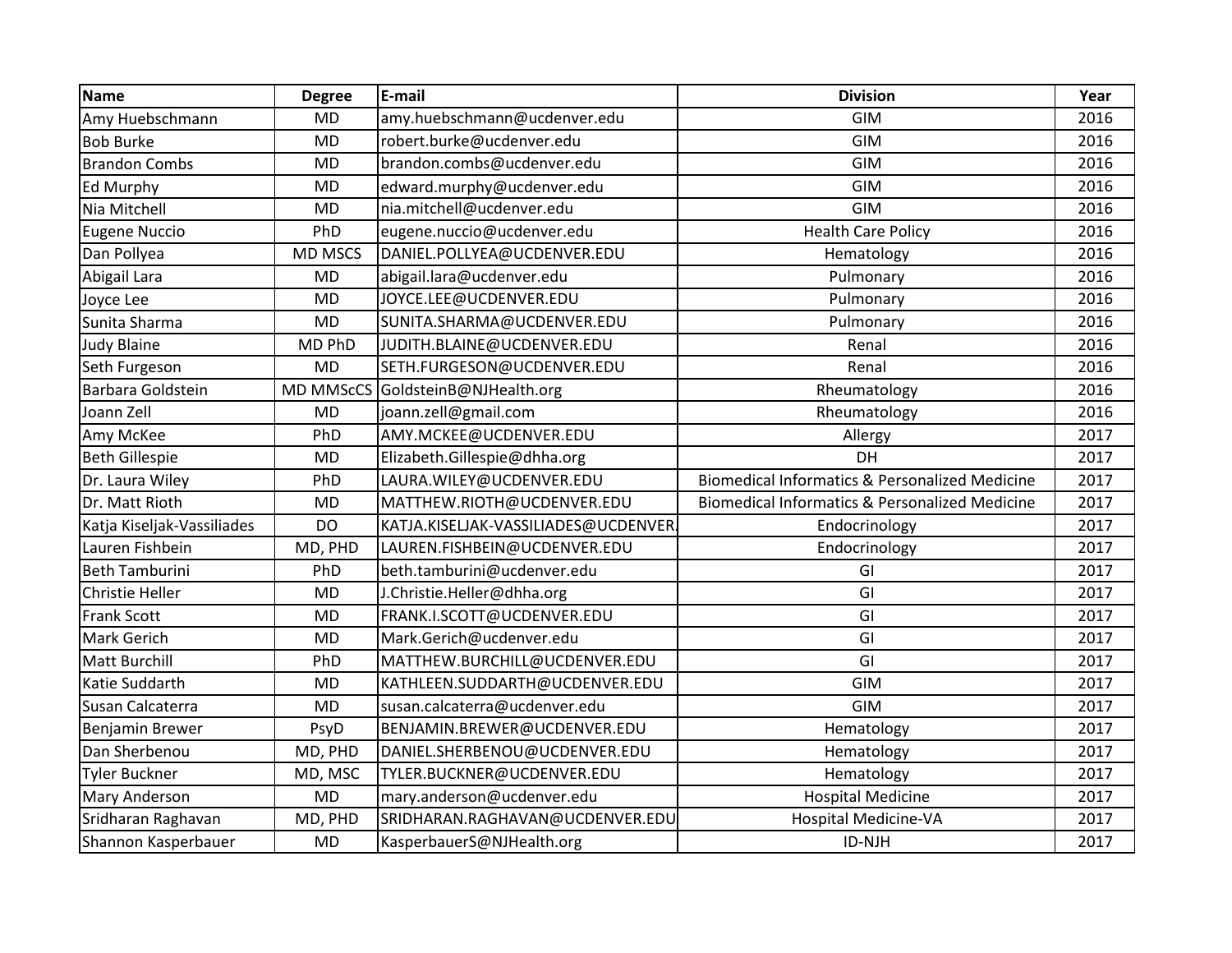| <b>Name</b>             | <b>Degree</b>  | E-mail                           | <b>Division</b>             | Year |
|-------------------------|----------------|----------------------------------|-----------------------------|------|
| Liz Kessler             | <b>MD</b>      | ELIZABETH.KESSLER@UCDENVER.EDU   | Oncology                    | 2017 |
| <b>Todd Pitts</b>       | PhD            | TODD.PITTS@UCDENVER.EDU          | Oncology                    | 2017 |
| Anna Jovanovich         | <b>MD</b>      | Anna.Jovanovich@ucdenver.edu     | Renal                       | 2017 |
| John Carson             | <b>MD</b>      | JOHN.M.CARSON@UCDENVER.EDU       | Renal                       | 2017 |
| Kini, Vinay             | MD MS          | VINAY.KINI@UCDENVER.EDU          | Cardiology                  | 2018 |
| Mark Jeong              | <b>MD</b>      | Mark.jeong@ucdenver.edu          | Cardiology                  | 2018 |
| Odette Gore             | <b>MD MSCS</b> | MARIA.GORE@UCDENVER.EDU          | Cardiology                  | 2018 |
| William "Bill" Cornwell | <b>MD</b>      | William.Cornwell@ucdenver.edu    | Cardiology                  | 2018 |
| Amy Keller              | PhD            | AMY.KELLER@UCDENVER.EDU          | Endocrinology               | 2018 |
| Audrey Bergouignan      | PhD            | Audrey.Bergouignan@ucdenver.edu  | Endocrinology               | 2018 |
| Christine Swanson       | <b>MD</b>      | CHRISTINE.SWANSON@UCDENVER.EDU   | Endocrinology               | 2018 |
| Vanessa Sherk           | PhD            | VANESSA.SHERK@UCDENVER.EDU       | Endocrinology               | 2018 |
| <b>Hillary Lum</b>      | MD PhD         | hillary.lum@ucdenver.edu         | Geriatrics                  | 2018 |
| Amanda Wieland          | <b>MD MSCS</b> | AMANDA.WIELAND@UCDENVER.EDU      | GI                          | 2018 |
| <b>Mike Kriss</b>       | <b>MD</b>      | michael.kriss@ucdenver.edu       | GI                          | 2018 |
| Elena Lebduska          | <b>MD</b>      | ELENA.LEBDUSKA@UCDENVER.EDU      | <b>GIM</b>                  | 2018 |
| Joe Simonetti           | MD MPH         | JOSEPH.SIMONETTI@UCDENVER.EDU    | GIM-Hospitalist-VA          | 2018 |
| Christine Jones         | <b>MD MSCS</b> | CHRISTINE.JONES@UCDENVER.EDU     | <b>Hospital Medicine</b>    | 2018 |
| Hemali Patel            | <b>MD</b>      | HEMALI.PATEL@UCDENVER.EDU        | <b>Hospital Medicine</b>    | 2018 |
| Katherine Frasca        | <b>MD</b>      | KATHERINE.FRASCA@UCDENVER.EDU    | ID                          | 2018 |
| Maheen Abidi            | <b>MD</b>      | MAHEEN.ABIDI@UCDENVER.EDU        | ID                          | 2018 |
| Stefani Madison         | <b>MD</b>      | Stefani.Madison@dhha.org         | Palliative Medicine-DH      | 2018 |
| Chelsea Magin           | PhD            | CHELSEA.MAGIN@UCDENVER.EDU       | Pulmonary                   | 2018 |
| Kambez Benam            | PhD            | KAMBEZ.BENAM@UCDENVER.EDU        | Pulmonary                   | 2018 |
| <b>Meredith Tennis</b>  | PhD            | meredith.tennis@ucdenver.edu     | Pulmonary                   | 2018 |
| Qun Wu                  | MD PhD         | QUN.WU@UCDENVER.EDU              | Pulmonary                   | 2018 |
| Susan Mathai            | <b>MD</b>      | SUSAN.MATHAI@UCDENVER.EDU        | Pulmonary                   | 2018 |
| <b>Yael Aschner</b>     | <b>MD</b>      | yael.aschner@ucdenver.edu        | Pulmonary                   | 2018 |
| <b>Halis Akturk</b>     | <b>MD</b>      | HALIS.AKTURK@UCDENVER.EDU        | <b>Barbara Davis Center</b> | 2019 |
| Chris Knoepke           | PhD            | CHRISTOPHER.KNOEPKE@UCDENVER.EDU | Cardiology                  | 2019 |
| Kamal Henderson         | <b>MD</b>      | Kamal.Henderson@va.gov           | Cardiology                  | 2019 |
| Maggie Lam              | PhD            | MAGGIE.LAM@UCDENVER.EDU          | Cardiology                  | 2019 |
| Natasha Altman          | <b>MD</b>      | NATASHA.ALTMAN@UCDENVER.EDU      | Cardiology                  | 2019 |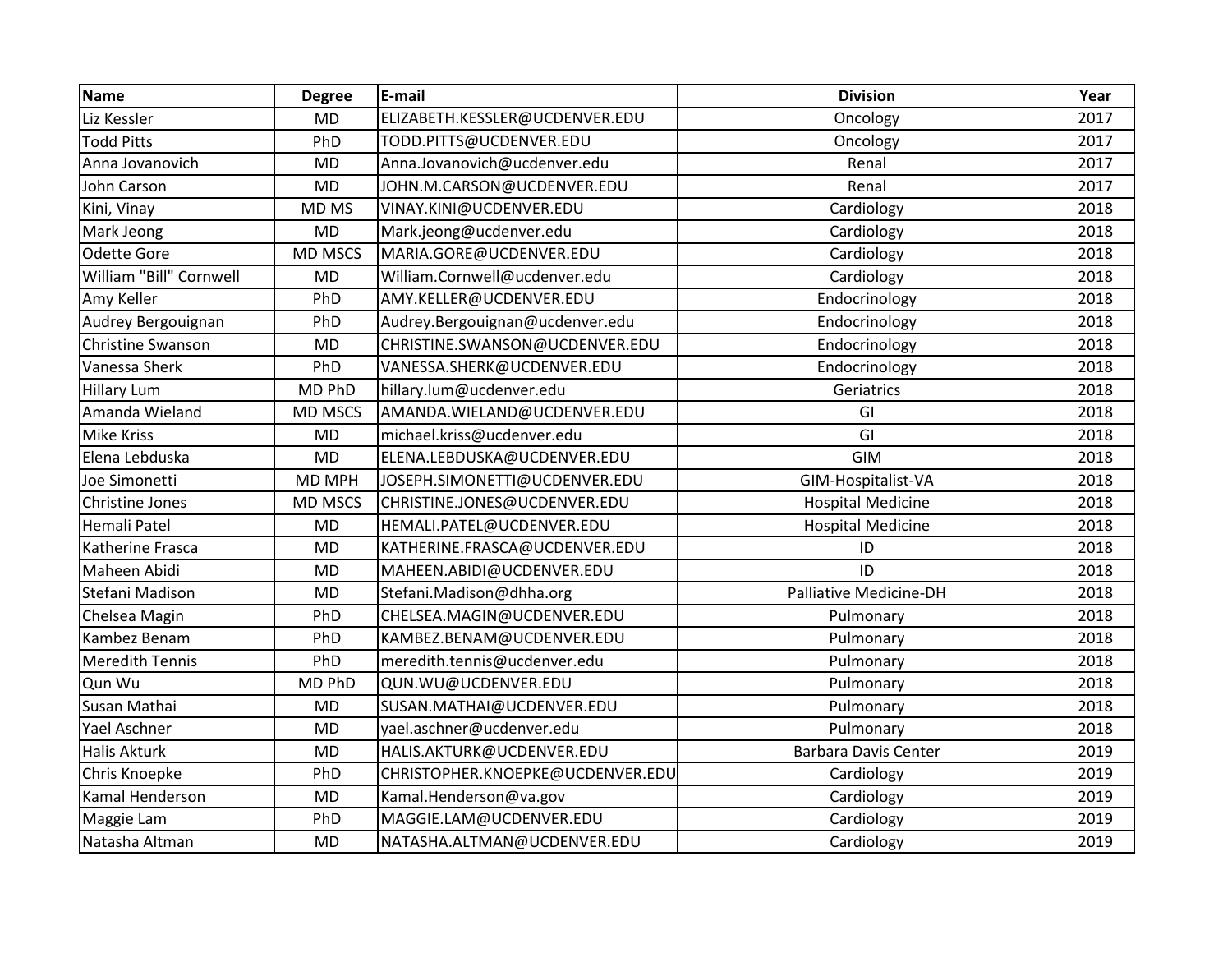| <b>Name</b>              | <b>Degree</b> | E-mail                           | <b>Division</b>                                           | Year |
|--------------------------|---------------|----------------------------------|-----------------------------------------------------------|------|
| Michelle Daya            | PhD           | MICHELLE.DAYA@UCDENVER.EDU       | <b>Biomedical Informatics &amp; Personalized Medicine</b> | 2019 |
| <b>Elizabeth Thomas</b>  | <b>MD</b>     | ELIZABETH.THOMAS@UCDENVER.EDU    | Endocrinology                                             | 2019 |
| Kathleen Gavin           | PhD           | kathleen.gavin@ucdenver.edu      | Geriatrics                                                | 2019 |
| Dan Kao                  | MD, PhD       | daniel.kao@ucdenver.edu          | GI                                                        | 2019 |
| Hazem Hammad             | <b>MD</b>     | HAZEM.HAMMAD@UCDENVER.EDU        | GI                                                        | 2019 |
| Joe Onyiah               | <b>MD</b>     | JOSEPH.ONYIAH@UCDENVER.EDU       | GI                                                        | 2019 |
| Shabnam Showell          | <b>MD</b>     | Shabnam.Showell@va.gov           | <b>GIM</b>                                                | 2019 |
| Sopheap Na               | <b>MD</b>     | Sopheap.Na@va.gov                | <b>GIM</b>                                                | 2019 |
| Sayuri Kelly             | MS, OTR       | SAYURI.KELLY@UCDENVER.EDU        | <b>Health Care Policy</b>                                 | 2019 |
| <b>Enkhee Purev</b>      | <b>MD</b>     | ENKHTSETSEG.PUREV@UCDENVER.EDU   | Hematology                                                | 2019 |
| Peter Forsberg           | <b>MD</b>     | PETER.FORSBERG@UCDENVER.EDU      | Hematology                                                | 2019 |
| Lindsay Thurman          | <b>MD</b>     | lindsay.thurman@ucdenver.edu     | <b>Hospital Medicine</b>                                  | 2019 |
| <b>Esther Benamu</b>     | <b>MD</b>     | ESTHER.BENAMU@UCDENVER.EDU       | ID                                                        | 2019 |
| <b>Hillary Dunlevy</b>   | <b>MD</b>     | HILLARY.DUNLEVY@UCDENVER.EDU     | ID                                                        | 2019 |
| <b>Martin Krsak</b>      | <b>MD</b>     | MARTIN.KRSAK@UCDENVER.EDU        | ID                                                        | 2019 |
| Misha Huang              | MD, MS        | misha.huang@ucdenver.edu         | ID                                                        | 2019 |
| Elena Shagisultanova     | <b>MD</b>     | ELENA.SHAGISULTANOVA@UCDENVER.ED | Oncology                                                  | 2019 |
| <b>Heather Brechbuhl</b> | PhD           | HEATHER.BRECHBUHL@UCDENVER.EDU   | Oncology                                                  | 2019 |
| Eszter Vladar            | PhD           | ESZTER.VLADAR@UCDENVER.EDU       | Pulmonary                                                 | 2019 |
| Sunad Rangarajan         | <b>MD</b>     | SUNAD.RANGARAJAN@UCDENVER.EDU    | Pulmonary                                                 | 2019 |
| Zhiying You              | MD, PhD       | ZHIYING.YOU@UCDENVER.EDU         | Renal                                                     | 2019 |
| Shaikh Atif              | PhD           | SHAIKH.ATIF@CUANSCHUTZ.EDU       | Allergy                                                   | 2020 |
| Dan Groves               | <b>MD</b>     | DANIEL.GROVES@CUANSCHUTZ.EDU     | Cardiology                                                | 2020 |
| Karen Ream               | PA-C          | KAREN.REAM@CUANSCHUTZ.EDU        | Cardiology                                                | 2020 |
| <b>Kelsey Flint</b>      | <b>MD</b>     | KELSEY.FLINT@CUANSCHUTZ.EDU      | Cardiology                                                | 2020 |
| Matt Zipse               | <b>MD</b>     | MATTHEW.ZIPSE@CUANSCHUTZ.EDU     | Cardiology                                                | 2020 |
| Prateeti Khazanie        | MD MPH        | PRATEETI.KHAZANIE@CUANSCHUTZ.EDU | Cardiology                                                | 2020 |
| Whitney Jackson          | <b>MD</b>     | WHITNEY.JACKSON@CUANSCHUTZ.EDU   | GI                                                        | 2020 |
| Jenny Portz              | PhD           | JENNIFER.PORTZ@CUANSCHUTZ.EDU    | <b>GIM</b>                                                | 2020 |
| Lisa Thompson            | <b>MD</b>     | lisa.thompson12@va.gov           | <b>GIM</b>                                                | 2020 |
| Manisha Bhide            | <b>MD</b>     | MANISHA.BHIDE@CUANSCHUTZ.EDU     | <b>GIM</b>                                                | 2020 |
| Michelle Nikels          | <b>MD</b>     | MICHELLE.NIKELS@CUANSCHUTZ.EDU   | <b>GIM</b>                                                | 2020 |
| Yasmin Sacro             | <b>MD</b>     | Yasmin.Sacro@dhha.org            | GIM                                                       | 2020 |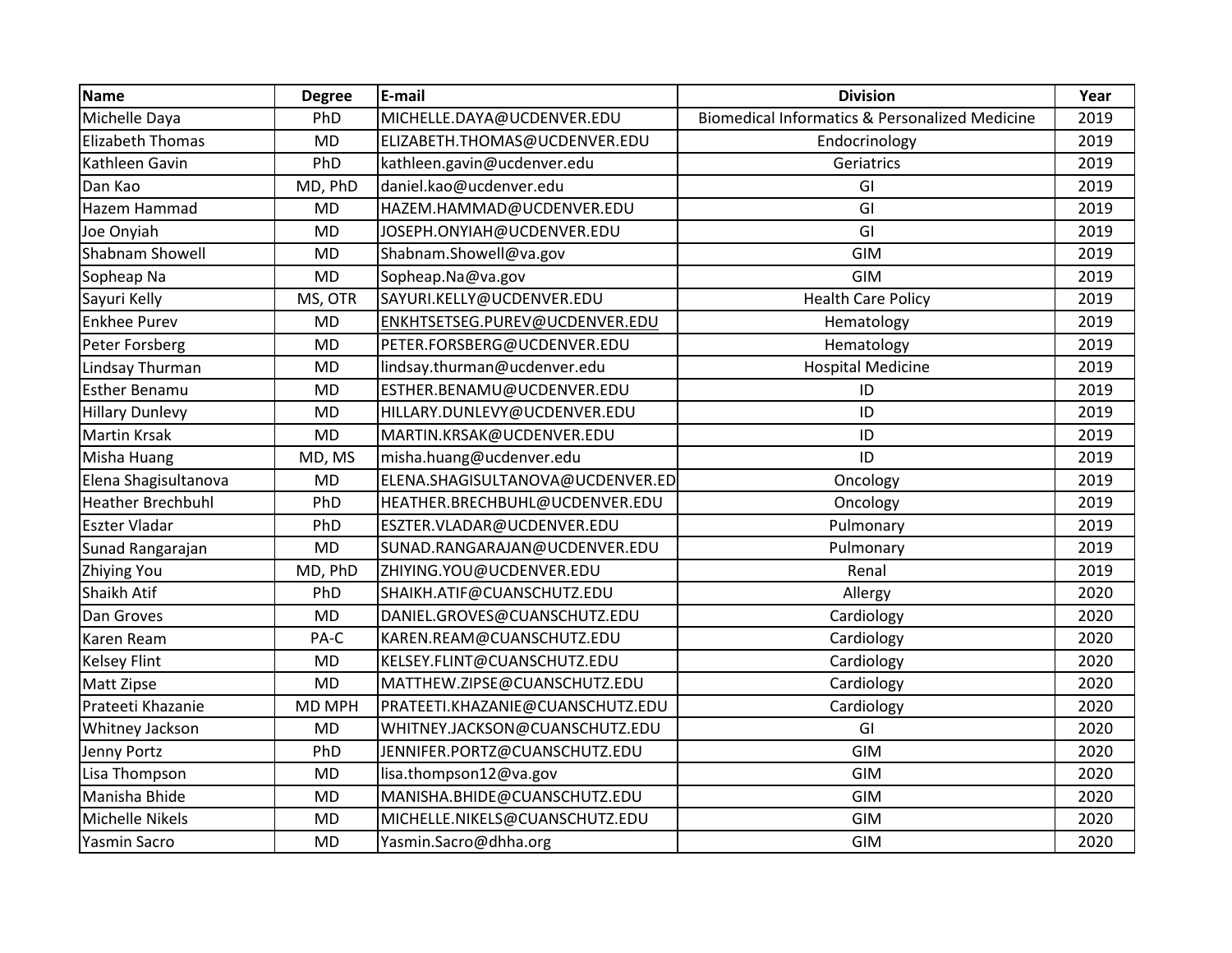| <b>Name</b>                  | <b>Degree</b> | E-mail                            | <b>Division</b>                  | Year |
|------------------------------|---------------|-----------------------------------|----------------------------------|------|
| <b>Brad Haverkos</b>         | MD MPH MS     | BRADLEY.HAVERKOS@CUANSCHUTZ.EDU   | Hematology                       | 2020 |
| Erin Bredenberg              | <b>MD</b>     | ERIN.BREDENBERG@CUANSCHUTZ.EDU    | <b>Hospital Medicine</b>         | 2020 |
| <b>Andres Henao-Martinez</b> | <b>MD</b>     | ANDRES.HENAOMARTINEZ@CUANSCHUTZ   | ID                               | 2020 |
| James Colbert                | <b>MD</b>     | JAMES.COLBERT@CUANSCHUTZ.EDU      | ID                               | 2020 |
| Lakshmi Chauhan              | <b>MD</b>     | LAKSHMI.CHAUHAN@CUANSCHUTZ.EDU    | ID                               | 2020 |
| Larissa Pisney               | <b>MD</b>     | LARISSA.PISNEY@CUANSCHUTZ.EDU     | ID                               | 2020 |
| Laura Damioli                | <b>MD</b>     | LAURA.DAMIOLI@CUANSCHUTZ.EDU      | ID                               | 2020 |
| Poornima Ramanan             | <b>MD</b>     | POORNIMA.RAMANAN@CUANSCHUTZ.ED    | ID                               | 2020 |
| Valida Bajrovic              | <b>MD</b>     | VALIDA.BAJROVIC@CUANSCHUTZ.EDU    | ID                               | 2020 |
| Adriana Estrada-Bernal       | PhD           | Adriana.Estrada@CUAnschutz.edu    | Oncology                         | 2020 |
| <b>Breelyn Wilky</b>         | <b>MD</b>     | BREELYN.WILKY@CUANSCHUTZ.EDU      | Oncology                         | 2020 |
| Erin Schenk                  | MD PhD        | ERIN.SCHENK@CUANSCHUTZ.EDU        | Oncology                         | 2020 |
| Laura Melton                 | PhD ABPP      | LAURA.MELTON@CUANSCHUTZ.EDU       | Oncology                         | 2020 |
| Anuj Mehta                   | <b>MD</b>     | ANUJ.MEHTA@CUANSCHUTZ.EDU         | Pulmonary                        | 2020 |
| Karina Serban                | <b>MD</b>     | SerbanK@NJHealth.org              | Pulmonary                        | 2020 |
| Ricardo Pineda               | PhD           | Ricardo.Pineda@cuanschutz.edu     | Pulmonary                        | 2020 |
| Sarah Jolley                 | <b>MD</b>     | SARAH.JOLLEY@CUANSCHUTZ.EDU       | Pulmonary                        | 2020 |
| John Montford                | <b>MD</b>     | JOHN.MONTFORD@CUANSCHUTZ.EDU      | Renal                            | 2020 |
| Ashley Frazer-Abel           | PhD           | ASHLEY.FRAZER-ABEL@CUANSCHUTZ.EDU | Rheumatology                     | 2020 |
| Elena Weinstein              | <b>MD</b>     | ELENA.WEINSTEIN@CUANSCHUTZ.EDU    | Rheumatology                     | 2020 |
| <b>Edward Lau</b>            | PhD           | EDWARD.LAU@CUANSCHUTZ.EDU         | Cardiology                       | 2021 |
| Jose Sanchez                 | <b>MD</b>     | jose.sanchez2@dhha.org            | Cardiology                       | 2021 |
| Lexi Tumolo                  | <b>MD</b>     | ALEXIS.TUMOLO@CUANSCHUTZ.EDU      | Cardiology                       | 2021 |
| Ron Vagnozzi                 | PhD           | RONALD.VAGNOZZI@CUANSCHUTZ.EDU    | Cardiology                       | 2021 |
| <b>Rory Bricker</b>          | <b>MD</b>     | RORY.BRICKER@CUANSCHUTZ.EDU       | Cardiology                       | 2021 |
| Dave Saxon                   | <b>MD</b>     | DAVID.SAXON@CUANSCHUTZ.EDU        | Endocrinology                    | 2021 |
| <b>Helen Lawler</b>          | <b>MD</b>     | HELEN.LAWLER@CUANSCHUTZ.EDU       | Endocrinology                    | 2021 |
| Janna Hardland               | <b>MD</b>     | JANNA.HARDLAND@CUANSCHUTZ.EDU     | Geriatrics                       | 2021 |
| <b>Ben Cassell</b>           | <b>MD</b>     | BENJAMIN.CASSELL@CUANSCHUTZ.EDU   | GI                               | 2021 |
| Jenny Czwornog               | <b>MD</b>     | JENNIFER.CZWORNOG@CUANSCHUTZ.EDU  | GI                               | 2021 |
| <b>Brandon Fainstad</b>      | <b>MD</b>     | Brandon.Fainstad@va.gov           | <b>GIM and Hospital Medicine</b> | 2021 |
| Genevieve (Jenna) Moyer      | <b>MD</b>     | GENEVIEVE.MOYER@CUANSCHUTZ.EDU    | Hematology                       | 2021 |
| Rebecca Hunter               | PhD           | REBECCA.HUNTER@CUANSCHUTZ.EDU     | Hematology                       | 2021 |